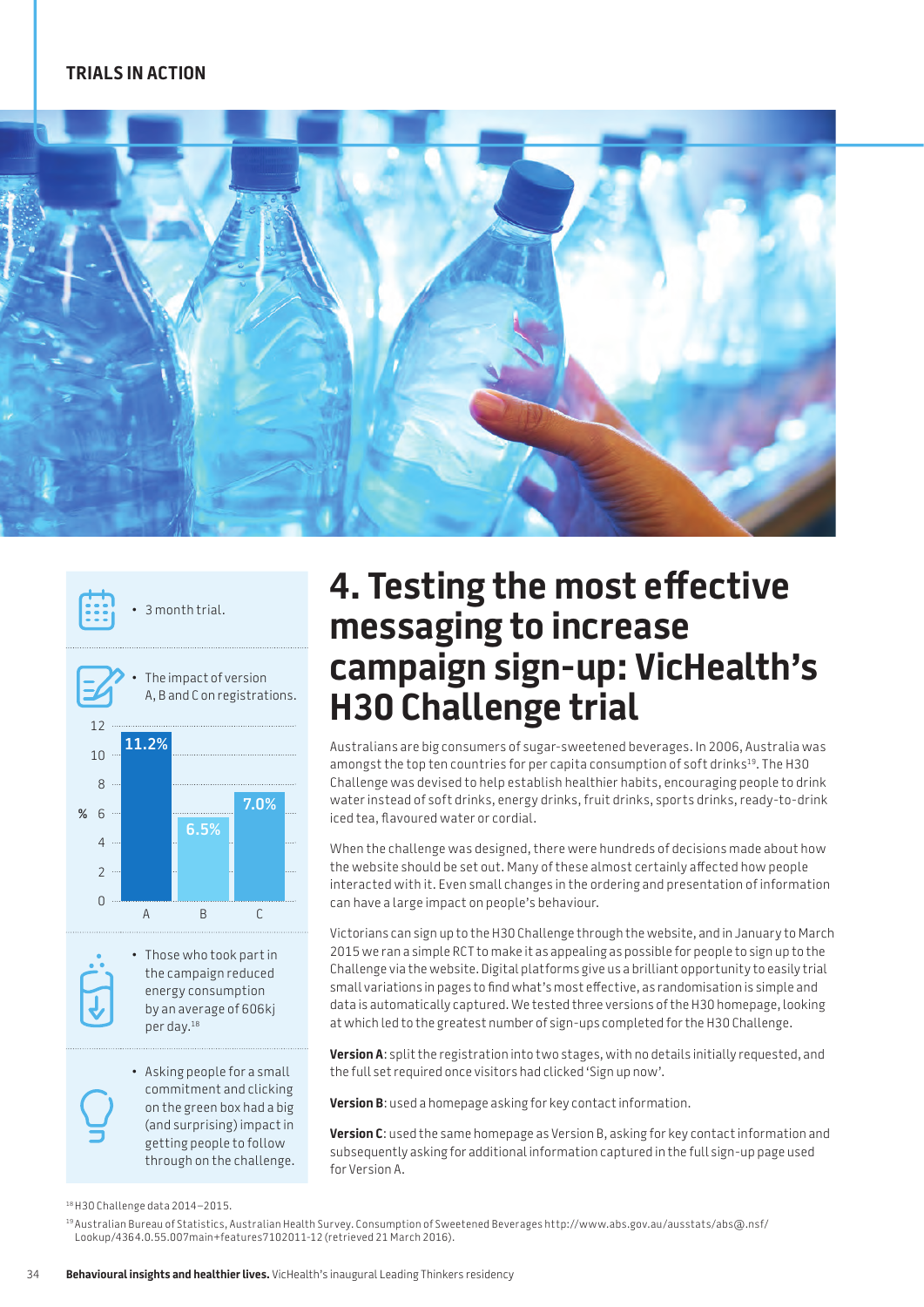There was a series of rotating motivational messages present on all of the homepages.

During the trial there were over 60,318 visits to the website. Version A was markedly more effective, with around 11 per cent of visitors signing up for the Challenge, compared to Versions B and C at around 7 per cent. We initially expected that having a single simple version, which asked fewer questions, would be more effective. Indeed, asking fewer questions is a maxim that is often used by market researchers and has been found in other A/B tests (Schrage 2012).

Why was there such a stark difference in sign-up rates for such similar pages? Although we can't be sure, we believe that it was due to perceived friction and wanting to finish what you start. Having a very low-cost initial commitment to signing up, that required no details, led to a large number of people clicking to sign up initially. If you ask for people's details straight away before they have committed, they may be less likely to engage at all.

This might initially sound like a small difference, but to put this in perspective, if Version A had been used for the whole trial period, more than 1000 extra Victorians would have signed up for the H30 Challenge. Importantly, follow-up survey data indicated that those who signed up through Version A performed very similarly at the Challenge to those who signed up through B and C. This is an important check as it suggests that lowering the perceived barrier to entry did not just cause lowmotivation individuals to sign up, who would not take the Challenge seriously. These lessons have been applied to future VicHealth campaigns so they will continue to improve the user experience and help Victorians reach their goals to be healthier.